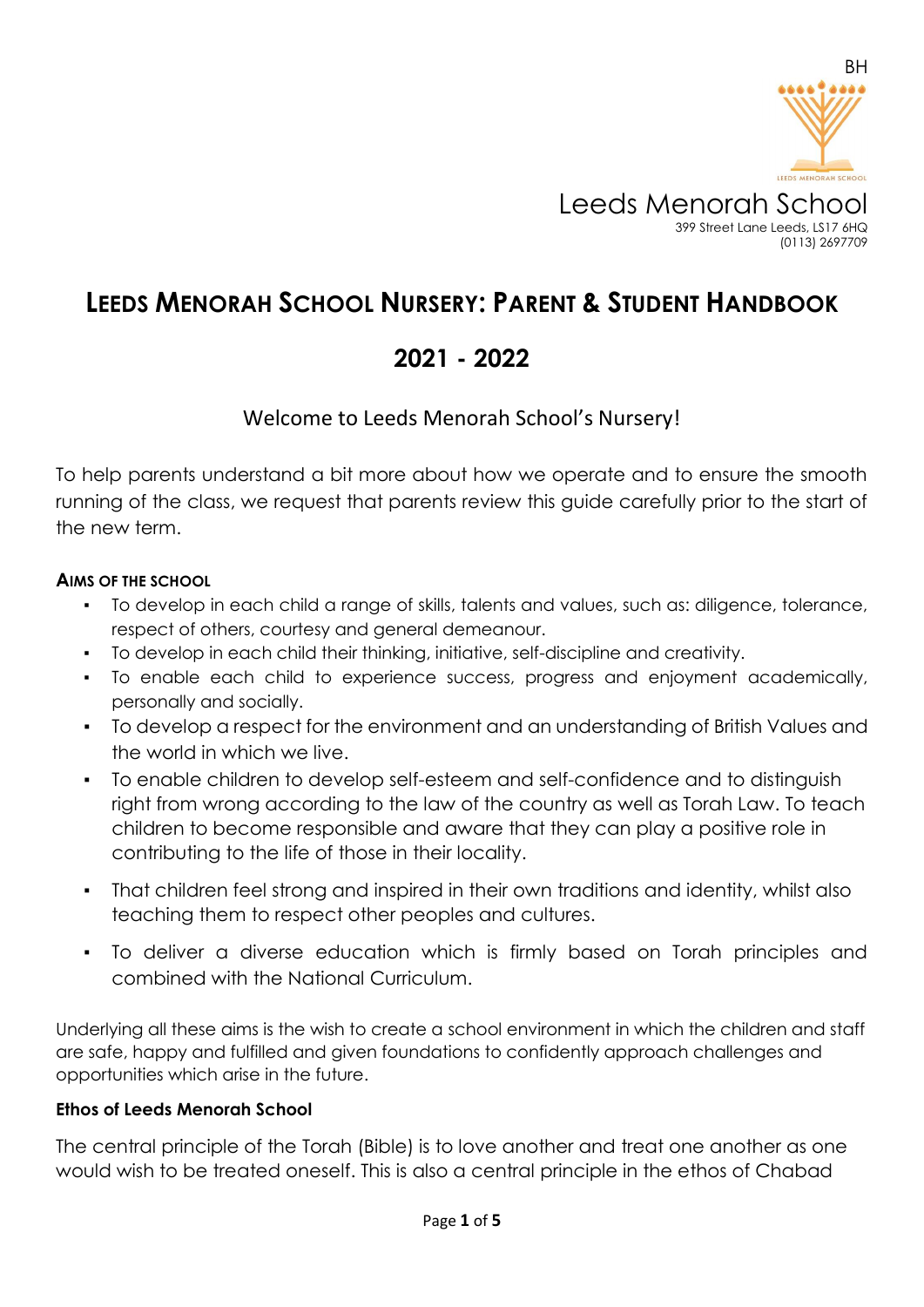Lubavitch. Consequently, much of our curriculum is geared to encouraging the pupils to care for and have respect for others within the school community and in the community at large. The atmosphere in the school is one of harmony and respect, which is reinforced in weekly assemblies, "boy/girl of the month" and "team of the month."

## **Contact Information**

*Address:* 399 Street Lane LS17 6HQ (on the grounds of Beth Hamidrash Hagadol Synagogue, behind the synagogue building)

*Office Phone:* 0113 269 7709

*School Website: www.LeedsMenorahSchool.org*

## *Office Hours***:**

| Mondays-Fridays (BST):                         | $9:00$ AM $- 2:00$ PM |
|------------------------------------------------|-----------------------|
| Fridays (GMT):                                 | $9:00$ AM $-1:00$ PM  |
| Sundays, Bank Holidays and school<br>holidays: | Closed                |

## *Contacts*:

Proprietor: Mrs Ethel Refson

Head of Chol, Designated Safeguarding Lead (DSL), Acting Headteacher: Mr Chaim Bell Office Administrator and Deputy DSL : Catherine Taylor

## **Governors**

Mr Chaim Bell: Curriculum and Staff Governor Rabbi Reuven Cohen: Finance Rabbi Eli Pink: Chairman of Governors, GDPR and Recruitment Rabbi Aaron Stroh: Parent Governor - Health and Safety and Buildings Dr Michel Zar: Safeguarding and Special Educational Needs

- To contact the school by phone please ring us on 0113 269 7709. Feel free to leave a voicemail if there is no answer. We aim to return calls in one working day.
- To contact the school via email please send messages to *office@leedsmenorahschool.org*. We aim to reply to emails in one working day.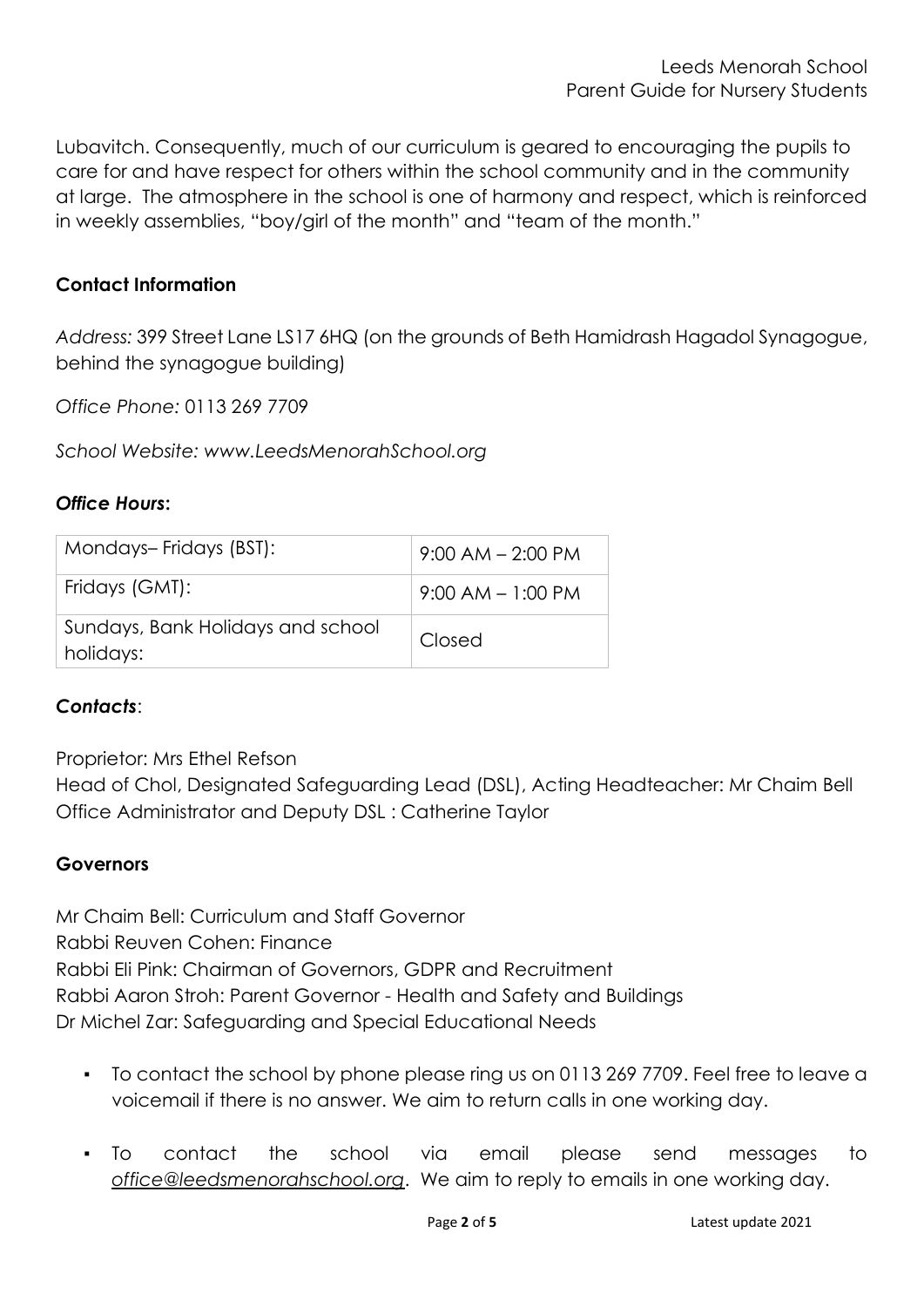▪ If you must contact the school outside of school hours regarding an urgent matter you may contact Mr Bell directly - *Mobile:* 07890 110 539

## **Schedule**

Daily schedule

| Class begins                                          | 9:00  |
|-------------------------------------------------------|-------|
| Toilet break                                          | 9:45  |
| Snack time                                            | 10:30 |
| Long Friday only Shabbos Party (including snack time) | 10:20 |
| Morning playtime Monday - Thursday                    | 10:45 |
| Class resumes                                         | 11:00 |
| Lunch                                                 | 12:00 |
| Playtime                                              | 12:45 |
| Home time                                             | 13:00 |
|                                                       |       |

Short Friday schedule (During GMT)

| Class begins                         | 9:00  |
|--------------------------------------|-------|
| <b>Toilet break</b>                  | 9:45  |
| Shabbos Party (including snack time) |       |
| Morning playtime                     | 11:15 |
| Home time                            | 11:30 |

Please note that some Fridays are 'long' while other Fridays are 'short'. Please refer to the **School Holiday List** for details.

Children will only be allowed to go home with a parent or an adult who has pre – arranged to collect them from school.

#### **Absences**

We request that parents please make any appointments for students outside of school hours if possible. If a child needs to miss any school day (or part of a school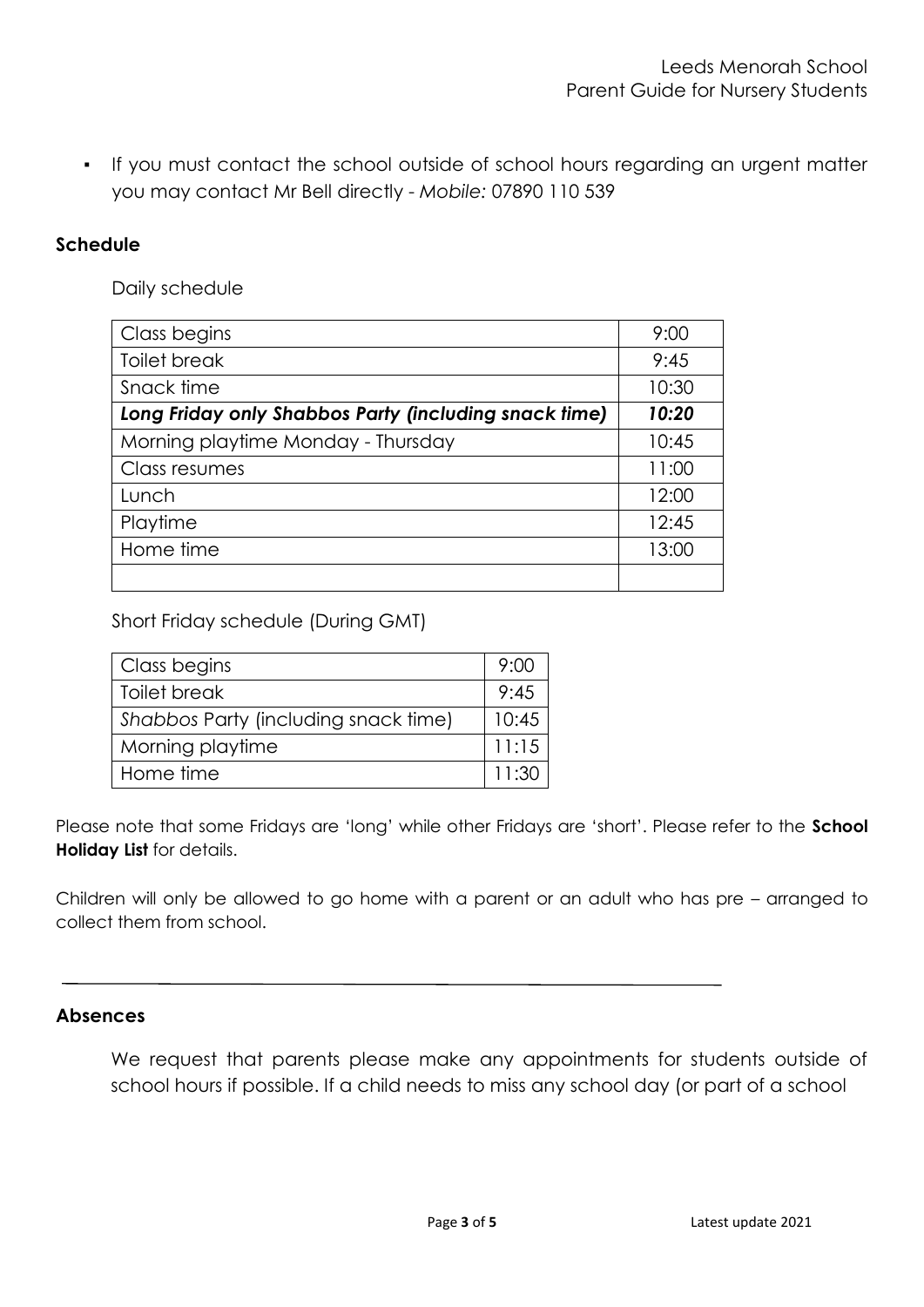day) please notify us as early as possible via email *[office@leedsmenorahschool.org](mailto:office@leedsmenorahschool.org)* give details about the date/time/situation.

## **Change of Clothes**

- If you feel it necessary, please send a full change of clothes for your child to leave in school for the duration of the school year. If your child comes home wearing their change of clothes after their original clothes have become wet, please return a clean change of clothes to school as soon as possible.
- Please send in a pair of wellies that your child will leave in school to wear at playtime during wet weather.

## **Labelling**

## **Please clearly and permanently label outerwear (cardigans/cold weather layers), personal items (such as backpacks and lunch boxes), and the bag with the change of clothes (if you send one).**

## **Lunch and Snacks**

- Packed lunches, snacks and drinks must be sent daily with each student. We encourage healthy food choices among the students including fruits and vegetables with lunch and for snack.
- Please send dairy or *parve* foods if possible. If it is necessary to send a meaty lunch, please let us know so we can make the appropriate table arrangements.
- Please ensure all foods brought into the school are approved by a reliable *beth din*. If parents are unsure about the *hechsher* please check with the school.
- Dairy foods brought to distribute to the class/school should be *cholov yisroel*.
- Please send a drink or re-fillable water bottle to school every day.
- Children must not swap their food with one another.
- No chewing gum or sticky sweets should be brought to school.